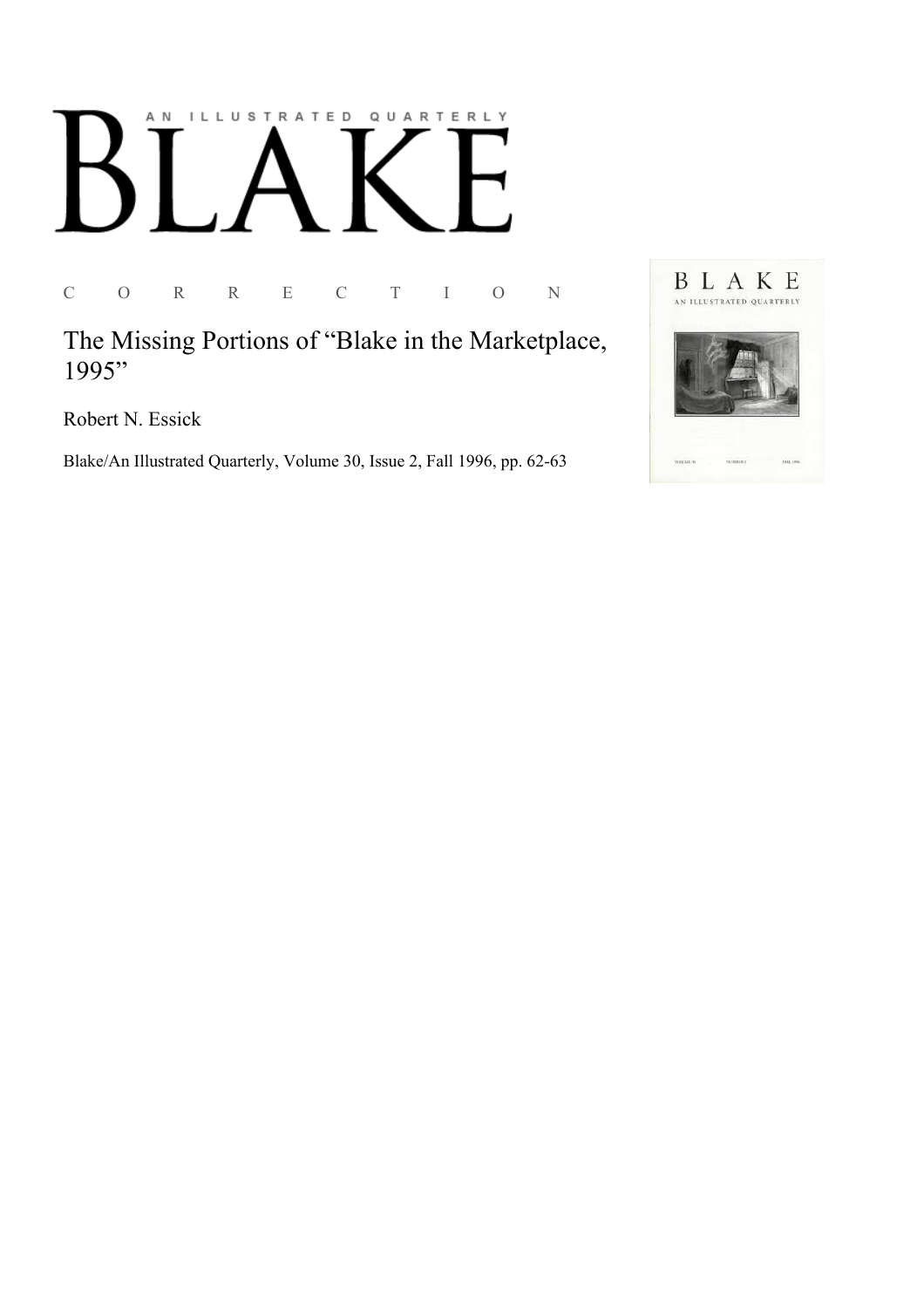men who love to think" (24). Similarly, most of Freed's analysis is written in a subdued and gracious prose. Like many Blake critics, she supplements her ideas with a generous number of quotations—from Blake and Milton, as well as other source materials—which she often uses to make her point for her. Somewhat puzzlingly, she rejects parenthetical citations in favor of endnotes, averaging about a hundred per chapter. But quite refreshingly, she relies primarily on plain English, rather than the critical jargon that has become so fashionable of late. Finally, she very generously acknowledges published and private sources which furthered her argument, though when appropriate, she does not hesitate to express respectful disagreement, but without any hint of hostile confrontation. Yet, as with the Straussian text, when, in the conclusion, Freed presents the essence of her position, her language is both direct and explicit, clearly designed "to arrest the attention of [all] who love to think."

If used by novice writers, these techniques can prove quite maddening; indeed, in his essay, Strauss warns that only carefully written texts merit the kind of attention required for reading between the lines. However, on the whole, Freed's book is provocative, relevant, learned, erudite, well documented, and painstakingly designed—with illustrations not only attractively but strategically located. Therefore, her structural and stylistic peculiarities, like those of Straussian texts, appear to be deliberate, and consequently indicate a larger problem in academia. It would seem that the power of various ideological camps dominating the academy are perceived as having grown so powerful that at least some scholars believe it necessary to bury opposing viewpoints between the lines. If this is so, then regardless of our own political or ideological predilections, we should all be seriously concerned about how critical debate is being curtailed, if not actually stifled, to the detriment of scholarship as a whole.



This section of Robert N. Essick's "Blake in the Marketplace, 1995, Including a Survey of Blakes in Private Ownership," was inadvertantly omitted from the spring 1996 issue. The omitted section began at the bottom of page 117 and should have carried over to page 118.

Hayley, *Life of Romney,* 1809. Heritage Book Shop, Feb. private offer, small-paper issue slightly trimmed, Blake's pi. thinly printed but clean, full calf by R. De Coverly (\$1350). Adam Mills, March cat. 32, #117, contemporary ink signature of "William Bayly, Junr," and a later pencil note ("a friend of Blake's—and Johnson Cowper's editor"), some pis. spotted or stained in margins, contemporary half calf, joints cracking (£500); same copy and price, July cat. 33, #23, Oct. cat. 34, #20. I can find no other reference to Blake having a friend named "Bayly," but a "William Bayley" was a member of the jury that found Blake innocent of sedition and assault on 11 Jan. 1804 (G. E. Bentley, Jr., *Blake Records* [Oxford: Clarendon P, 1969] 140). Did Blake have a "friend" on the jury? I can find no record of Bayly/Bayley having been involved in editing Cowper. Perhaps whoever wrote the reference to Blake was confusing "William Bayly" with William Hayley, Blake's patron and the author/editor of *The Life, and Posthumous Writings, of William Cowper,* published by Joseph Johnson in 1803- 04. The Antique & Book Collector, July cat., #24, Blake's pl. only extracted (£225). CE, 27 Sept., #138, some soiling, 19thcentury half morocco worn (\$58). John Windle, Dec. cat. 26, #43, half calf, hinges repaired, from the Joseph Holland collection (\$450).

Hayley, *Little Tom the Sailor.* Broadside, printed in black. John Windle, Dec. cat. 26, #3, from the Joseph Holland collection, headpiece, tailpiece, and colophon illus. (price on inquiry; acquired by R. Essick). See illus. 6.

Hayley, *Triumphs of Temper,* 1803. James Burmester, Feb. cat. 27, #34, apparently small paper, contemporary calf rebacked (£300). Robert Clark, March cat. 39, #200, some foxing, contemporary calf rebacked (£285). John Windle, April cat. 24, #43, large paper, fine impressions, uncut in original blue boards, lower part of backstrip worn away, slight spotting in some margins (\$1975). E. M. Lawson, April cat. 272, #64, apparently small paper, contemporary calf rebacked (£220). Quaritch, June cat. 1208, #18, large paper, contemporary calf (£1200). John Windle, July "Summer" cat., #31, small paper, lacking the half title, some foxing and offsetting from the pis., calf rebacked, joints repaired (\$475); same copy and price, Dec. cat. 26, #206. The Antique & Book Collector, July cat., #20-23, 4 unidentified pis. extracted and sold individually (£125 each). Simon Finch, Oct. cat. 26, #70, small paper, contemporary calf worn, front joint restored (£380); same copy and price, Dec. "Occasional List" 13, #43. Wilsey Rare Books, Nov. private offer, small-paper issue in original boards uncut, "HAYLEY." neatly written in pen and ink on the spine, the